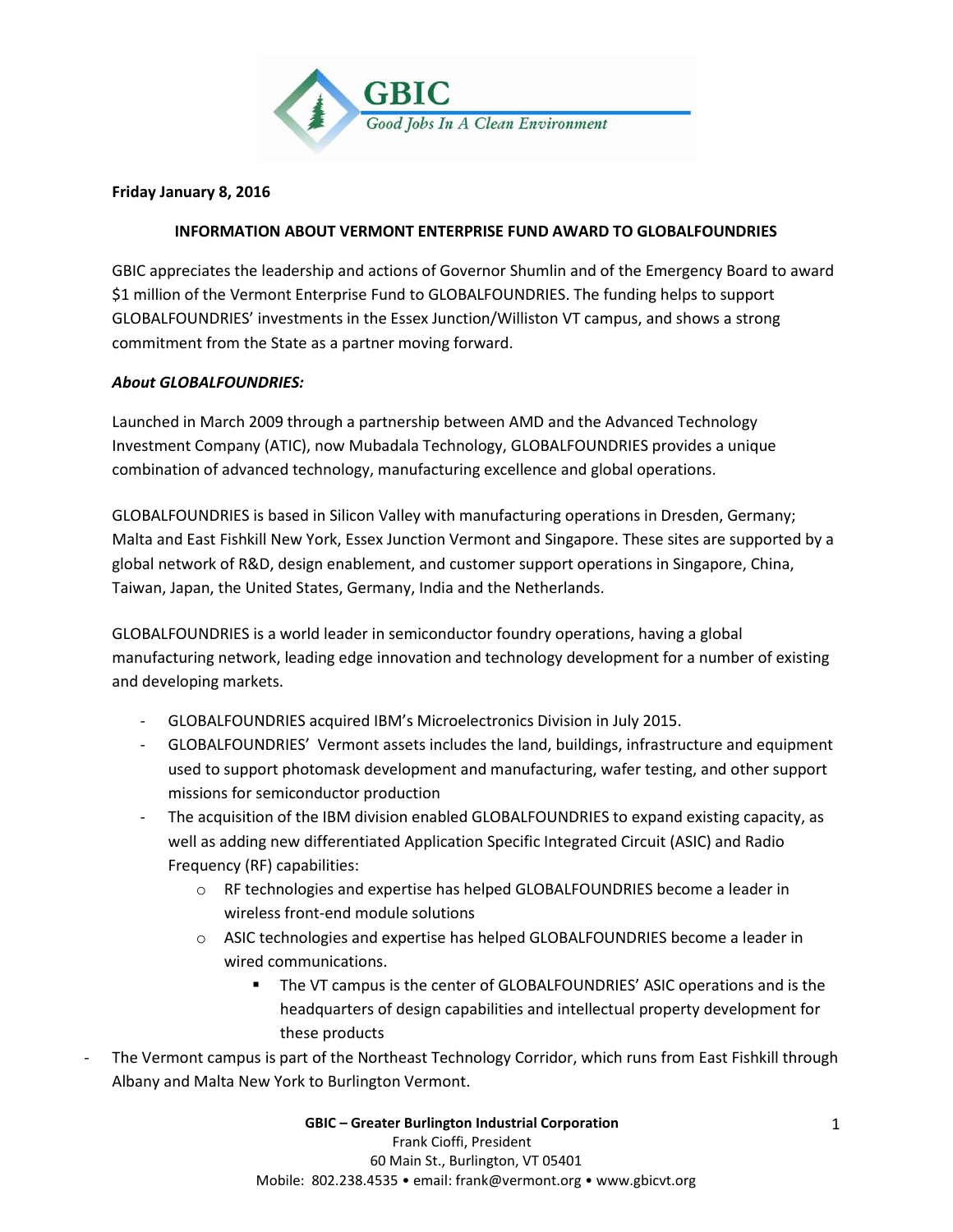

### *About GLOBALFOUNDRIES' Investments and Economic Impact in Vermont:*

GLOBALFOUNDRIES has targeted its Vermont campus for \$72 million in investments to make it more globally competitive with other GLOBALFOUNDRIES sites and with its competitors, adding new manufacturing equipment and infrastructure to improve capability to support current and future technologies

- GLOBALFOUNDRIES takes IBM's position as the State's largest private employer
	- o The advanced manufacturing done on site provides high-skill opportunities for professional jobs, technicians, and production across technologies and products for around 3,000 Vermonters
		- GLOBALFOUNDRIES employs Vermonters from 97 Vermont towns and 13 Vermont Counties
		- **In addition to direct employment, there are several hundred contractors on site**
		- GBIC estimates that each direct job has multiplier effects of up to 2.5 additional jobs in the community
- The scale of the facility and operational power usage can be leveraged to spread out the fixed capital costs associated with capital intensive power transmission, reducing prices to other users
	- o Essex Junction and Williston campus uses over 34% of CSWD water
	- o Essex Junction and Williston campus uses between 4-6% of VELCO transmission
		- **This long-term and stable usage allows spreading of the high capital costs** associated with transmission; other users benefit from the quality of the transmission while their costs for the infrastructure are reduced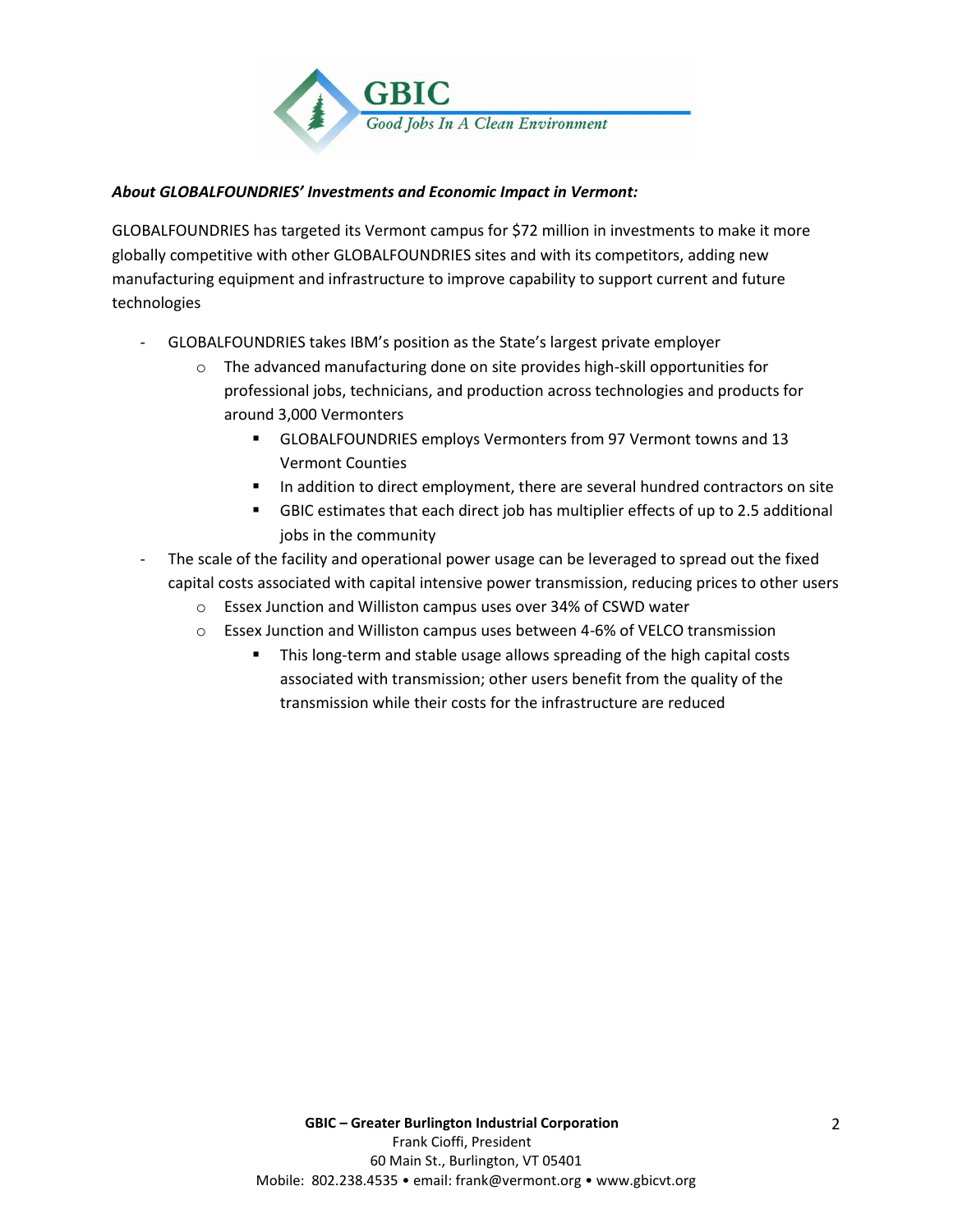

### The Use of *Vermont Enterprise Funds:*

Vermont Enterprise Funds *will be used to sustain jobs on campus and to improve the reliability of the site's infrastructure.* 

- Semiconductor manufacturing requires steady, reliable, and precise control of the entire manufacturing environment (materials, production, testing, etc.) at all times, all year.
	- o Temperatures of 68\*F +/- 2\*
	- $\circ$  Humidity of 42\* +/-3\*
	- o Extensive particle and contaminant control from air handlers moving 1,000,000 cu. ft. air per minute at 55\*F and a 42\* dew point
	- o 2.3 million gallons per day of Reverse Osmosis water

## Specific Upgrades to include:

- Improvements to the High Temperature hot water system
- Improvements to the chilled water system
- Refurbishment of infrastructure for the supply and return of utilities, raw materials, and waste across the manufacturing site
- Upgrades and reliability improvements to the site's power grid and electrical distribution system
- Upgrades and reliability improvements to the Reverse Osmosis water system

Site and facility upgrades will help the campus to continue to provide a competitive scale and be technically and economically viable. Continued investment is required to better ensure the facility can provide the leading edge technologies required to sustain the manufacturing operation.

- GLOBALFOUNDRIES make capital investments of \$72 million over two phases (2015 2016) in semiconductor manufacturing equipment, photomask equipment, and campus facilities
- GLOBALFOUNDRIES will convert 100 supplemental employees to permanent employees with benefits to include medical, dental, life insurance, paid sick leave, and 401(k) with employer match